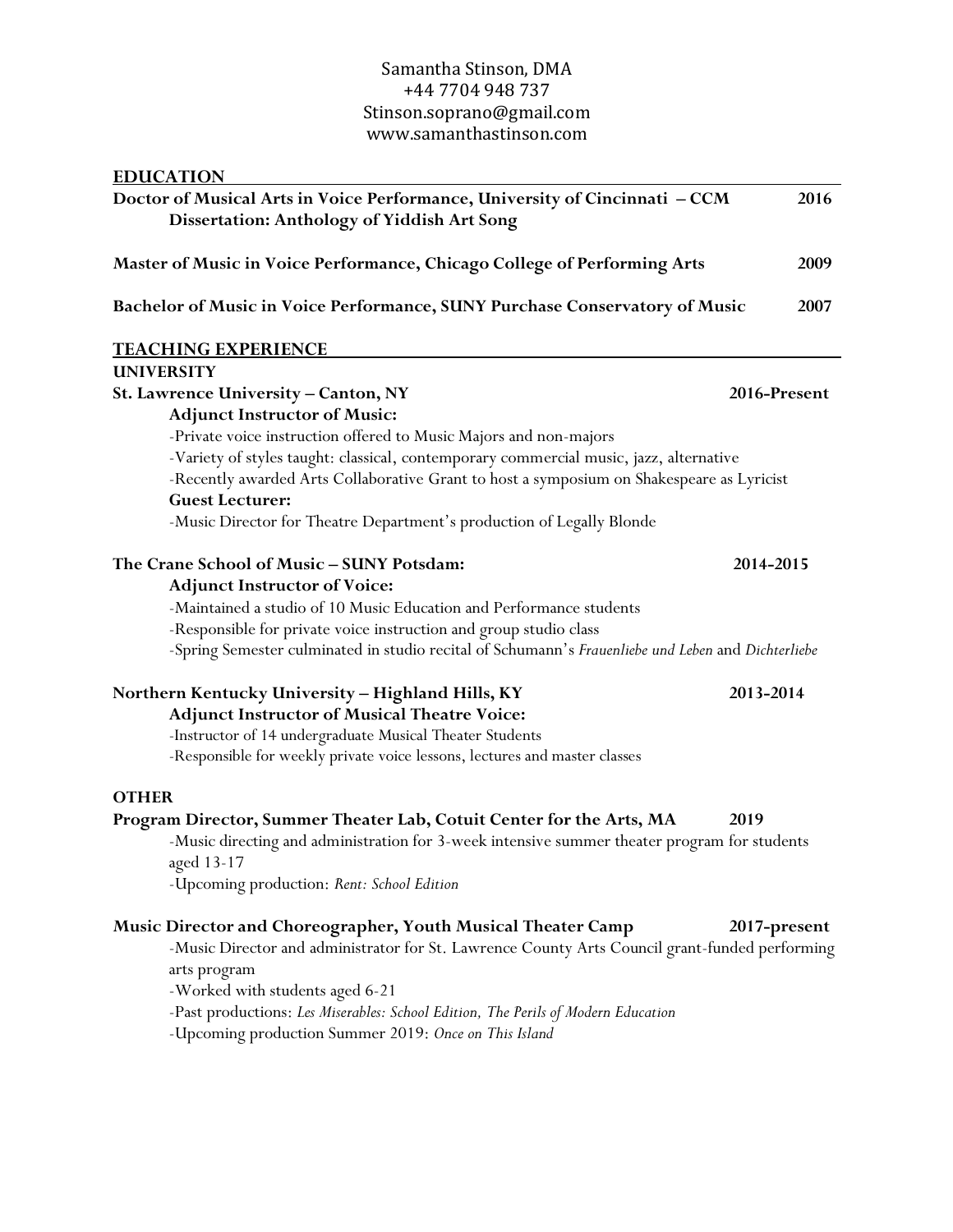| Samantha Stinson, DMA                                                                                                                                                                 |                     |
|---------------------------------------------------------------------------------------------------------------------------------------------------------------------------------------|---------------------|
| +44 7704 948 737                                                                                                                                                                      |                     |
| Stinson.soprano@gmail.com                                                                                                                                                             |                     |
| www.samanthastinson.com                                                                                                                                                               |                     |
| Voice Faculty, Blue Lake Fine Arts Camp, Michigan                                                                                                                                     | 2016-present        |
| -Taught campers aged 11-15                                                                                                                                                            |                     |
| -Responsible for teaching sectional rehearsals for choir, technique classes, Intro to Opera seminar<br>-Selected to perform as a Faculty Artist on the 2017 Blodgett Recital Series   |                     |
| Voice Faculty, Crane Youth Music Program, SUNY Potsdam<br>-Instructor of students aged 13-18 years<br>-Responsible for individual and group instruction, lectures, and master classes | <b>2014-present</b> |
| <b>Private Voice and Piano Instruction</b>                                                                                                                                            | 2011-present        |
| Faculty member of the following organizations:                                                                                                                                        |                     |
| Musical Way Academy, Potsdam, NY                                                                                                                                                      |                     |
| Holy Name of Jesus Academy, Massena, NY                                                                                                                                               |                     |
| Indian Springs Music Academy, Cincinnati, OH                                                                                                                                          |                     |
| Loveland Music Academy, Cincinnati, OH                                                                                                                                                |                     |
| Lebanon Music Academy, Lebanon, OH                                                                                                                                                    |                     |
| Florence Music Academy, Florence, KY                                                                                                                                                  |                     |
| Fairfield High School, Fairfield, OH                                                                                                                                                  |                     |

-Instructor of beginning to advanced piano lessons and adolescent to adult voice lessons -Students have ranged from ages 4-adult

-Several students accepted into music and theater college conservatories, including the Crane School of Music, Viterbo University's School of Theater, the University of Utah, Wright State University, and Northern Kentucky University's School of Music, and the Interlochen school of the Arts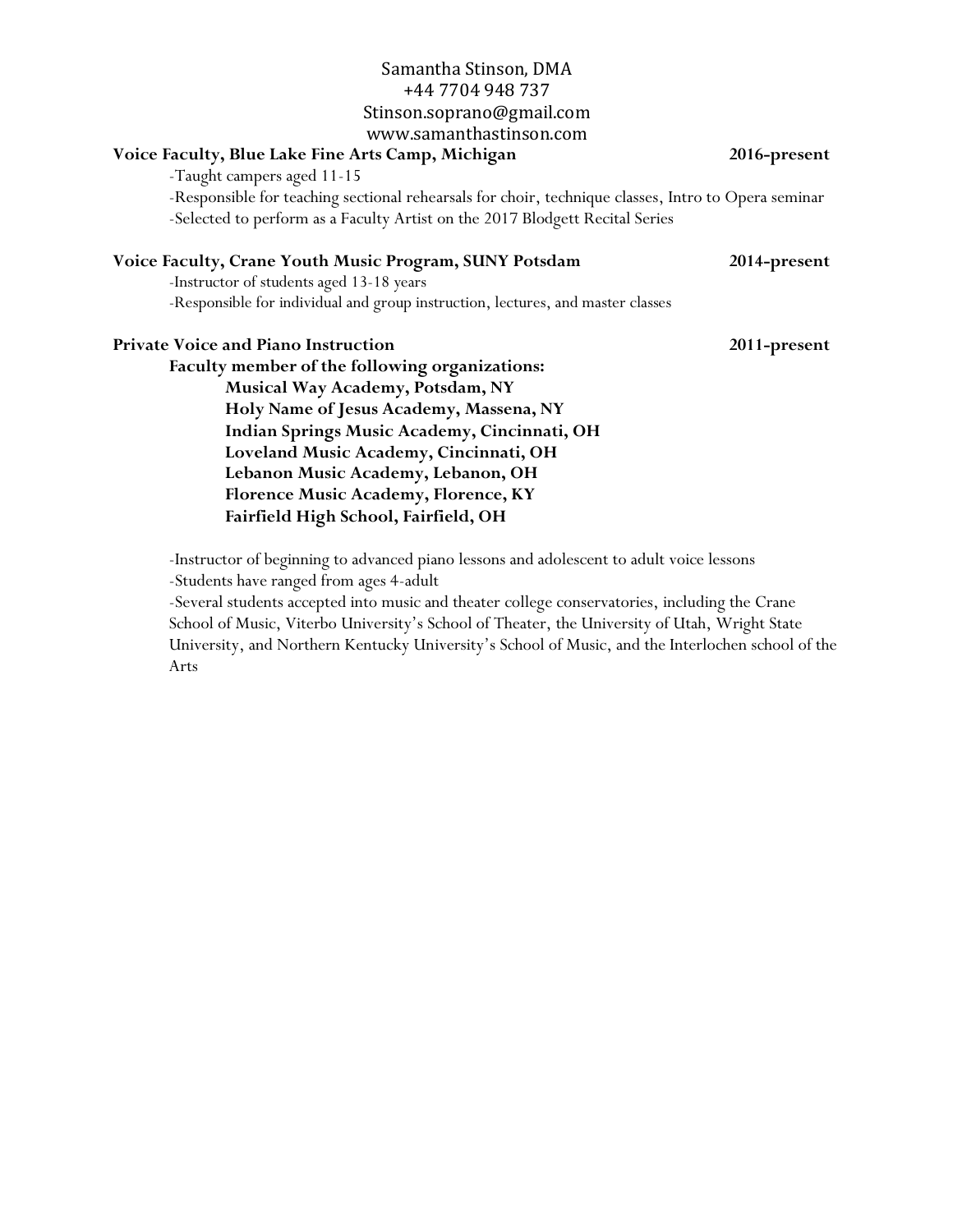| <b>OPERA/MUSICAL THEATER</b> |                           |                                       |         |
|------------------------------|---------------------------|---------------------------------------|---------|
| <b>Geraldine Farrar</b>      | Losing Her Voice*         | Opera America Foundation              | 11/2018 |
| <b>Bessie Pickens</b>        | $C'$ mon In!*             | <b>Heuvelton Historic Association</b> | 2017    |
| Lucy                         | The Telephone             | Cape Cod Civic Arts, MA               | 2017    |
| <b>Miss Andrew</b>           | Mary Poppins              | Potsdam Music Theatre                 | 2016    |
| Stepmother                   | Into the Woods            | Potsdam Music Theatre                 | 2015    |
| <b>Teresa</b>                | Teresa e Gianfaldoni      | <b>Crane Faculty Series</b>           | 2014    |
| Mabel                        | Pirates of Penzance       | CCM Chamber Opera                     | 2014    |
| <b>Sister Bertha</b>         | The Sound of Music        | The Carnegie Theater                  | 2014    |
| Adele                        | Die Fledermaus            | Middlebury German for Singers         | 2013    |
| Soprano                      | Let's Cook Up an Opera!   | Cincinnati Opera-Outreach Tour        | 2013    |
| Sylvia                       | A Game of Hearts*         | NANOWorks Opera, Cincinnati           | 2013    |
| <b>Mme. Goldentrill</b>      | The Impresario            | Clifton Cultural Arts Center, Cincy   | 2013    |
| Mme. Herz                    | Der Schauspieldirektor    | Queen City Chamber Opera              | 2012    |
| Franca Naccarelli            | The Light in the Piazza   | Footlighters Theater                  | 2012    |
| Lily                         | The Secret Garden         | Fairfield Summer Theater              | 2011    |
| Mabel                        | The Pirates of Penzance   | Opera for the Young                   | 2010-11 |
| <b>Musetta</b>               | La bohème                 | Verismo Opera of Chicago              | 2010    |
| Spirit/Belinda               | Dido and Aeneas           | Elgin Opera                           | 2010    |
| The Soprano                  | The Eternal Tao*          | Guggenheim Foundation                 | 2010    |
| Yum-Yum                      | The Mikado                | Chicago Gilbert and Sullivan          | 2010    |
| Susanna                      | Le nozze di Figaro        | <b>Bay View Music Festival</b>        | 2009    |
| Susanna                      | Le nozze di Figaro        | <b>CCPA</b> Roosevelt                 | 2009    |
| Ernestine                    | R.S. V.P.                 | <b>CCPA</b> Roosevelt                 | 2008    |
| Fortuna                      | L'incorinazione di Poppea | <b>SUNY Purchase</b>                  | 2007    |
| <b>Barbarina</b>             | Le nozze di Figaro        | <b>SUNY Purchase</b>                  | 2006    |
| *world premiere performance  |                           |                                       |         |

# **PERFORMING EXPERIENCE**

# **SOLOIST WORK**

| JULUIJI <i>W</i> UNA      |                                  |                                |      |
|---------------------------|----------------------------------|--------------------------------|------|
| Zerlina                   | Don Giovanni (Selections)        | Orchestra of Northern NY       | 2017 |
| <b>What the Living Do</b> | An Evening with Ricky Ian Gordon | Fall Island Vocal Arts Seminar | 2015 |
| Soprano                   | The Grand Old Operetta           | Potsdam Community Chorus       | 2015 |
| Soprano                   | Christmas Around the World       | <b>ONNY</b>                    | 2014 |
| Soprano                   | Tommasini Three Spanish Songs    | CCM Wind Symphony              | 2013 |
| Soprano                   | Mozart Requiem                   | Northern Kentucky U            | 2013 |
| Soprano                   | Mozart Vespers                   | <b>Knox Music Series</b>       | 2013 |
| "The Adulteress" (Muhly)  | Organically Charged              | Constella Festival Cincy       | 2012 |
| Soprano                   | Beethoven Symphony 9             | Rockford Youth Symphony        | 2012 |
| Soprano                   | Bach Weinachts Oratorium         | <b>Knox Music Series</b>       | 2011 |
| Soprano                   | Handel Messiah                   | Beacon Street Chamber          | 2009 |
| <b>First Soprano</b>      | Beethoven Choral Fantasie        | <b>CCPA</b> Roosevelt          | 2008 |
| Soprano                   | Video Games Live!                | Yale University                | 2007 |
| Soprano                   | Vivaldi Gloria                   | <b>SUNY Purchase</b>           | 2006 |
|                           |                                  |                                |      |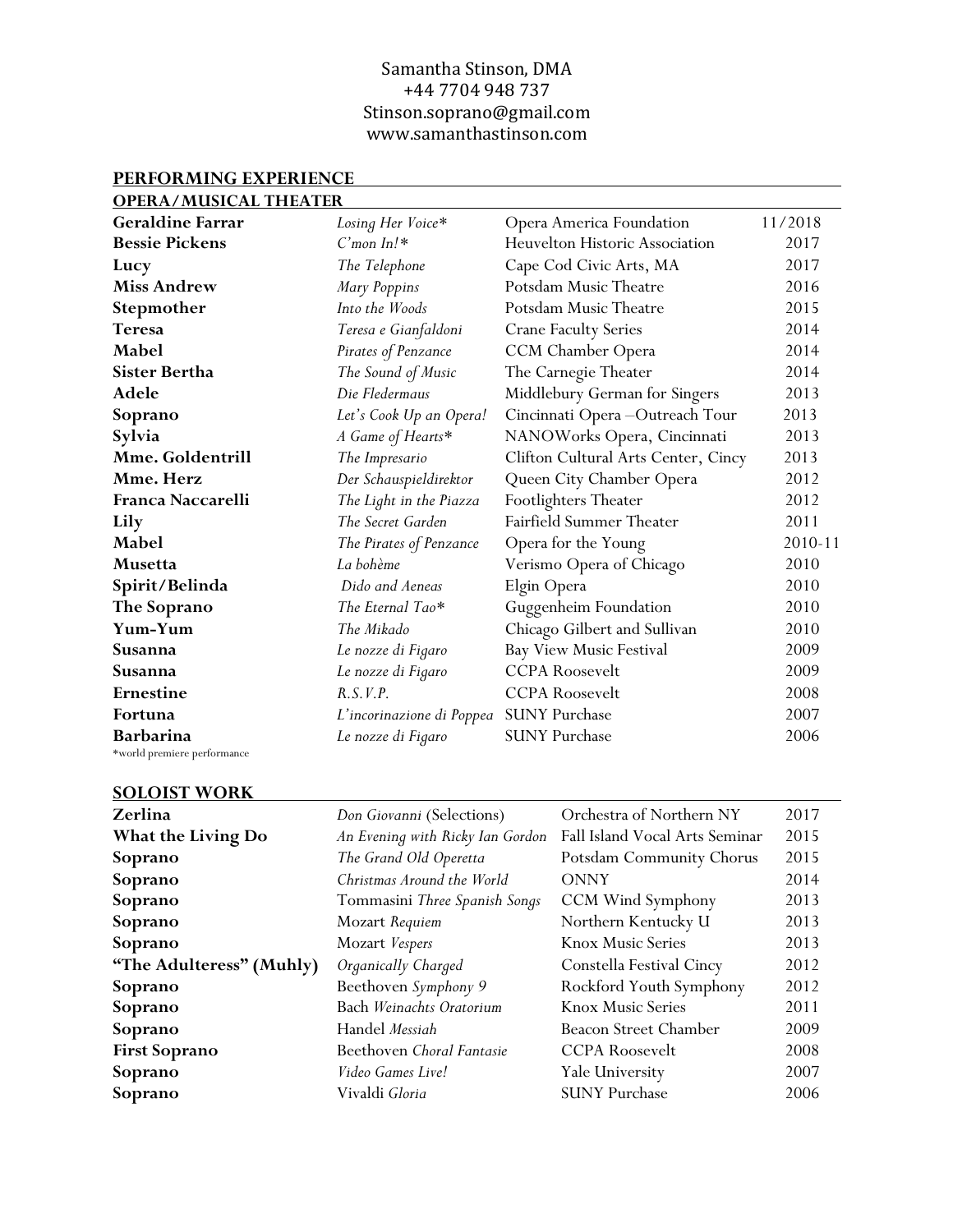| <b>RECITALIST WORK</b>                                         |           |
|----------------------------------------------------------------|-----------|
| <b>Gustavus Adolphus University Guest Artist</b>               | 2018      |
| Dirty Churches Art Collective, Brooklyn                        | 2017      |
| Blodgett Artist Recital Series, Blue Lake Fine Arts Camp       | 2017-2018 |
| <b>Chicago Fine Arts Building</b>                              | 2017      |
| <b>University of Ottawa Oboe Fest</b>                          | 2016      |
| <b>St. Lawrence County Arts Council Recital</b>                | 2016      |
| <b>Fall Island Vocal Arts Seminar</b>                          | 2015      |
| <b>Crane Guest Artist, Faculty Recitals</b>                    | 2014-2017 |
| Donald George, Tenor                                           |           |
| Jonathan Stinson, Baritone                                     |           |
| Anna Hendrickson, Oboe                                         |           |
| Jill Rubio, Flute                                              |           |
| Julie Miller, Piano                                            |           |
| Constella New Music Festival, Cincinnati                       | 2013      |
| "Sleepless in September" Chamber Recital, Chicago & Cincinnati | 2011      |
| Elgin Opera Summer Recital Series, Elgin, IL                   | 2010      |
| S.O.N.G. (Singers on New Ground Artist Collective), Chicago    | 2009      |

| <b>AWARDS/GRANTS/HONORS</b> |
|-----------------------------|
|-----------------------------|

| <b>AWARDS/GRANTS/HONORS</b>                                                                                |      |
|------------------------------------------------------------------------------------------------------------|------|
| Johnson Fund Award, Gustavus Adolphus College                                                              | 2018 |
| Invited to serve as a guest scholar in Contemporary Commercial Music technique, as well as lecture on      |      |
| musical treatments of Shakespeare, and perform a recital.                                                  |      |
| Arts Collaborative Grant, St. Lawrence University                                                          | 2018 |
| Funding to host a 4-day symposium on the music and lyrics of William Shakespeare in operatic and musical   |      |
| theater treatments                                                                                         |      |
| Symposium included professional actors, lectures delivered to the English and Education departments, and a |      |
| University-wide masterclass and performance                                                                |      |
| <b>St. Lawrence County Arts Council Grant</b>                                                              | 2018 |
| Funding for a 3-week Musical Theatre Workshop for grades 7-12                                              |      |
| Students will present a full-scale musical production                                                      |      |
| <b>St. Lawrence County Arts Council Grant</b>                                                              | 2017 |
| Funding for week-long Musical Theater Workshop                                                             |      |
| National Level Finalist, Classical Singer Competition                                                      | 2017 |
| Pre-Prof. Musical Theater Division                                                                         |      |
| Finalist, Howl Story Slam, North Country Public Radio                                                      | 2016 |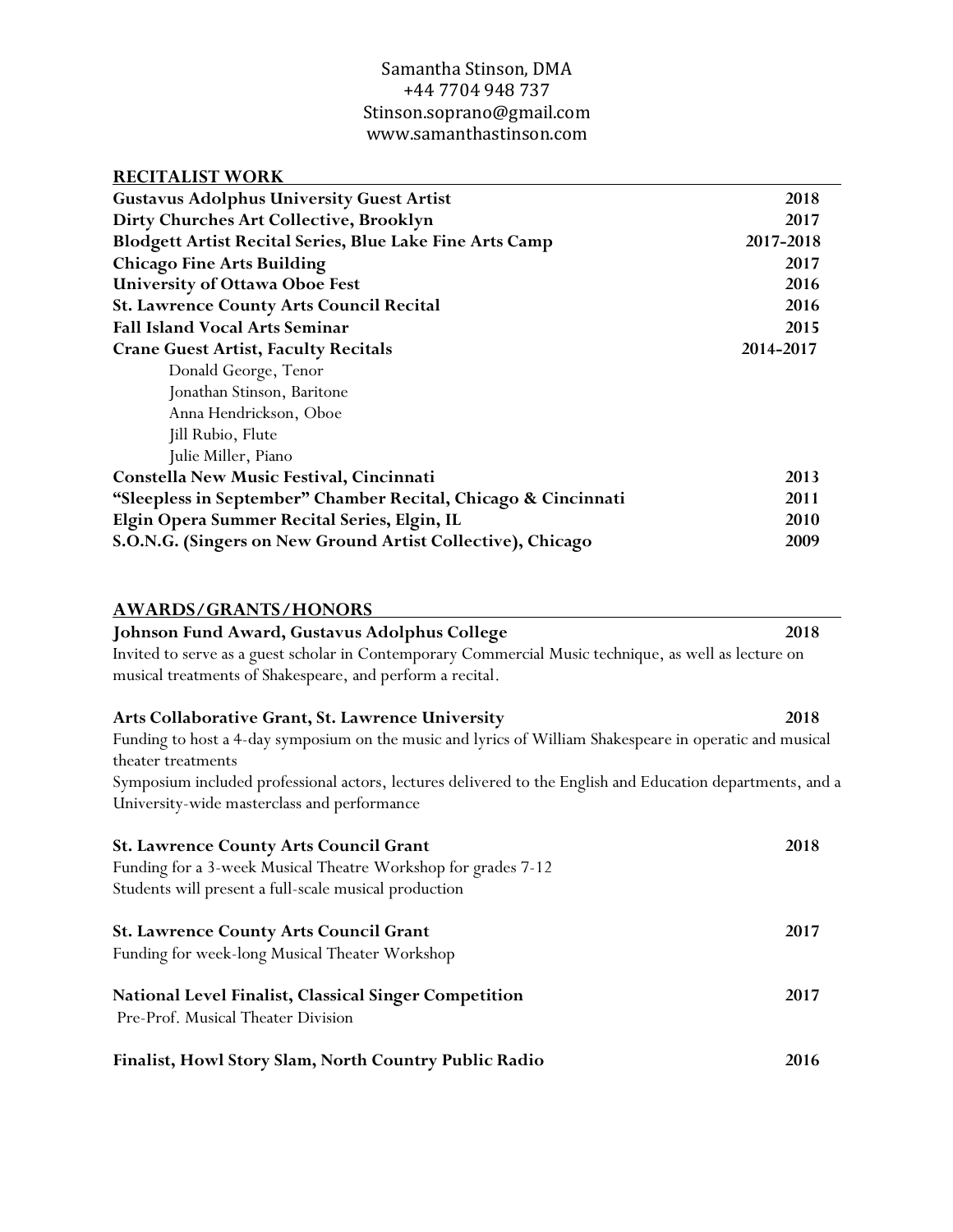| Samantha Stinson, DMA<br>+44 7704 948 737                                                               |      |
|---------------------------------------------------------------------------------------------------------|------|
| Stinson.soprano@gmail.com                                                                               |      |
| www.samanthastinson.com                                                                                 |      |
| Vocal Fellow, Fall Island Vocal Arts Seminar                                                            | 2015 |
| Week-long intensive with Stephanie Blythe                                                               |      |
| Alternate, Fulbright U.S. Student Program                                                               | 2014 |
| Germany: Yiddish Art Song Anthology                                                                     |      |
| <b>Tangeman Sacred Music Grant, CCM</b>                                                                 | 2013 |
| Fully funded domestic trip for research in Yiddish Art Song                                             |      |
| Max Kade Grant, Middlebury German for Singers Program                                                   | 2013 |
| <b>Finalist, Columbus Italian Vocal Competition</b>                                                     | 2011 |
| 1st Place, Division III, Elgin Voice Competition                                                        | 2010 |
| <b>RESEARCH</b>                                                                                         |      |
| From Exile to Excellence: Jewish Composers in Western Music History<br>Lecture, Temple Beth El, Potsdam | 2018 |
| <b>Shakespeare as Lyricist</b>                                                                          | 2018 |
| Symposium culminating in lecture-recital                                                                |      |
| Sponsored by the Arts Collaborative Committee, St. Lawrence University                                  |      |
| Doctoral Document Project: Anthology of Yiddish Art Song                                                | 2016 |
| Advisor: Mary Stucky                                                                                    |      |
| Lecture Recital: Yiddish Art Song: A Genre of Its Own                                                   | 2014 |
| Given in partial fulfillment of the requirements for the D.M.A. degree, CCM<br>Advisor: Mary Stucky     |      |
| 'Two Steps Forward, One Step Back: Historic Sabotage of Jewish Secular Music'                           | 2013 |
| Written for History of Jewish Music Independent Study<br>(M. Peattie, CCM)                              |      |
| <b>Ongoing Research Interests:</b>                                                                      |      |
| Jewish composers in western music, specifically Musical Theater/Hollywood                               |      |
| Authentic casting representation in homogenous and LSL/Rural communities                                |      |
| <b>Yiddish Art Song</b>                                                                                 |      |

• **21st century American Art Song and Musical Theater Cabaret Styles**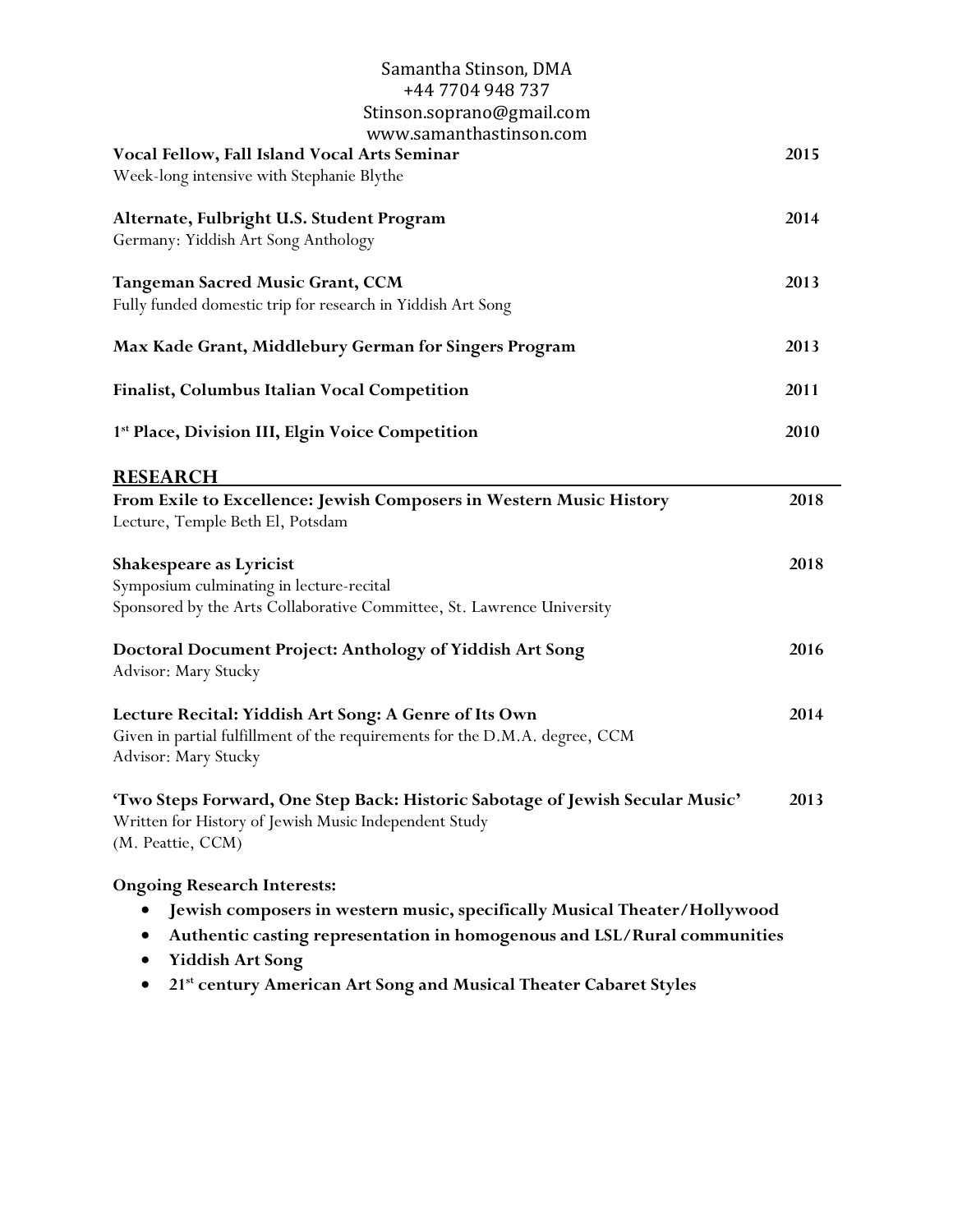| LECTURES/MASTERCLASSES                                                                                                                    |           |
|-------------------------------------------------------------------------------------------------------------------------------------------|-----------|
| <b>Contemporary Commercial Music Technique Masterclass</b>                                                                                |           |
| <b>Gustavus Adolphus University, Minneapolis</b>                                                                                          | Mar. 2018 |
| The Impact of Arts Education in Low Socioeconomic Level Schools                                                                           |           |
| <b>St. Lawrence University, Canton, NY</b>                                                                                                | Feb. 2018 |
| "Yiddish Art Song: A Genre of Its Own"                                                                                                    |           |
| Temple Beth El, Potsdam                                                                                                                   | 2015      |
| University of Cincinnati College - Conservatory of Music                                                                                  | 2014      |
| "Vocal Techniques for the Actor"                                                                                                          | 2013      |
| Northern Kentucky University                                                                                                              |           |
| "Registration: A Perennially Controversial Aspect of Voice Pedagogy"<br>University of Cincinnati College - Conservatory of Music          | 2013      |
| "How to Compose for Voices"<br>Chicago College of Performing Arts, Roosevelt University                                                   | 2009      |
| <b>ARTS EDUCATION OUTREACH</b>                                                                                                            |           |
| Cincinnati Opera                                                                                                                          | 2013      |
| -Cast as Soprano in touring production of Let's Cook Up an Opera!<br>-performed at conventions, schools, businesses, and retirement homes |           |
| <b>Opera for the Young, Madison</b>                                                                                                       | 2010-2011 |
| -Performed the role of Mabel in Pirates of Penzance                                                                                       |           |
| -5-state tour lasting 18 weeks                                                                                                            |           |
| -worked with children ages 4-14, teaching songs and choreography to incorporate them in<br>our performance                                |           |
| Opera Playhouse, Chicago                                                                                                                  | 2008-2010 |
| -Performed the roles of Mama Bear in The Three Bears and the Big Bad Wolf in The Three Little Pigs                                        |           |
| -toured Chicago and Peoria areas                                                                                                          |           |
| -worked with grades K-6 to prepare chorus roles in the productions                                                                        |           |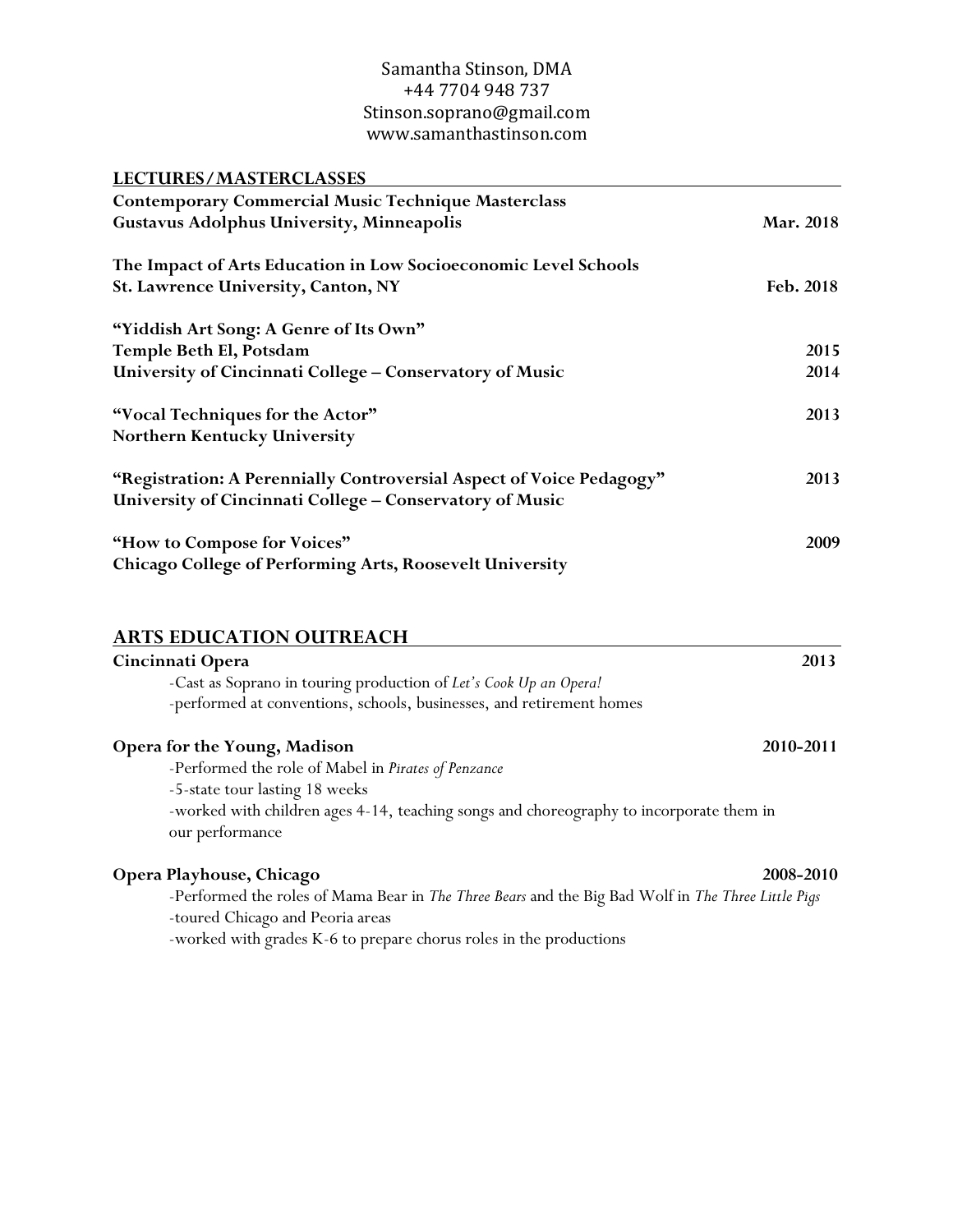| <b>SPIRITUAL LEADERSHIP</b>                                                                                  |              |
|--------------------------------------------------------------------------------------------------------------|--------------|
| <b>Cantorial and Rabbinate Leader</b>                                                                        | 2014-present |
| Temple Beth El, Potsdam, NY                                                                                  |              |
| -Rabbi for High Holy Day Services                                                                            |              |
| -Music Instructor for Hebrew School                                                                          |              |
| -Bar Mitzvah tutor                                                                                           |              |
| Isaac M. Wise Temple, Cincinnati, OH                                                                         | 2012-2015    |
| -Cantorial soloist for High Holy Days                                                                        |              |
| -Cantor for year-round Shabbat and Bar Mitzvah Services                                                      |              |
| Cantorial Soloist, Temple Sholom, Chicago, IL                                                                | 2008-2010    |
| <b>Church Positions Held</b>                                                                                 |              |
| Soprano Section Leader, First Presbyterian Church, Potsdam                                                   | 2016-2017    |
| Soprano Section Leader, Knox Presbyterian Church, Cincinnati                                                 | 2011-2014    |
| Soprano sub, UCC Church, Hinsdale                                                                            | 2009-11      |
| Alto Section Leader, St. Michaels Church, Greenwich CT                                                       | 2006-2007    |
| <b>PROFESSIONAL CHORAL EXPERIENCE</b>                                                                        |              |
| Cincinnati Symphony May Festival Chorus (Section Leader)                                                     | 2014         |
| Vocal Arts Ensemble, Cincinnati                                                                              | $2011 - 14$  |
| William Ferris Chorale, Chicago                                                                              | 2008-10      |
| <b>Grant Park Music Festival Chorus, Chicago</b>                                                             | 2008         |
| <b>ADMINISTRATIVE WORK</b>                                                                                   |              |
| Graduate Assistant in the CCM College Office                                                                 | 2012-2014    |
| -Administrative work including filing, assisting with student registration issues, and generally             |              |
| helping the department run smoothly.                                                                         |              |
| -Assistance in recruiting prospective students                                                               |              |
| Nanny Placement, Cincinnati, OH                                                                              | 2010-2012    |
| -administrative and clerical work for local nanny agency                                                     |              |
| -responsibilities included running background checks, interviewing potential nanny candidates,               |              |
| interviewing potential families, updating websites and publications, and managing finances via<br>Quickbooks |              |
| Co-Founder, Beacon Street Chamber Players, Chicago                                                           | 2009-2010    |
| -organized several successful mid-scale concerts promoting chamber music                                     |              |
| -cast and prepared small vocal ensemble in production of Handel's Messiah                                    |              |
| -facilitated successful collaboration with Memorious.org Magazine and S.O.N.G. (Singers on New               |              |

Ground), Chicago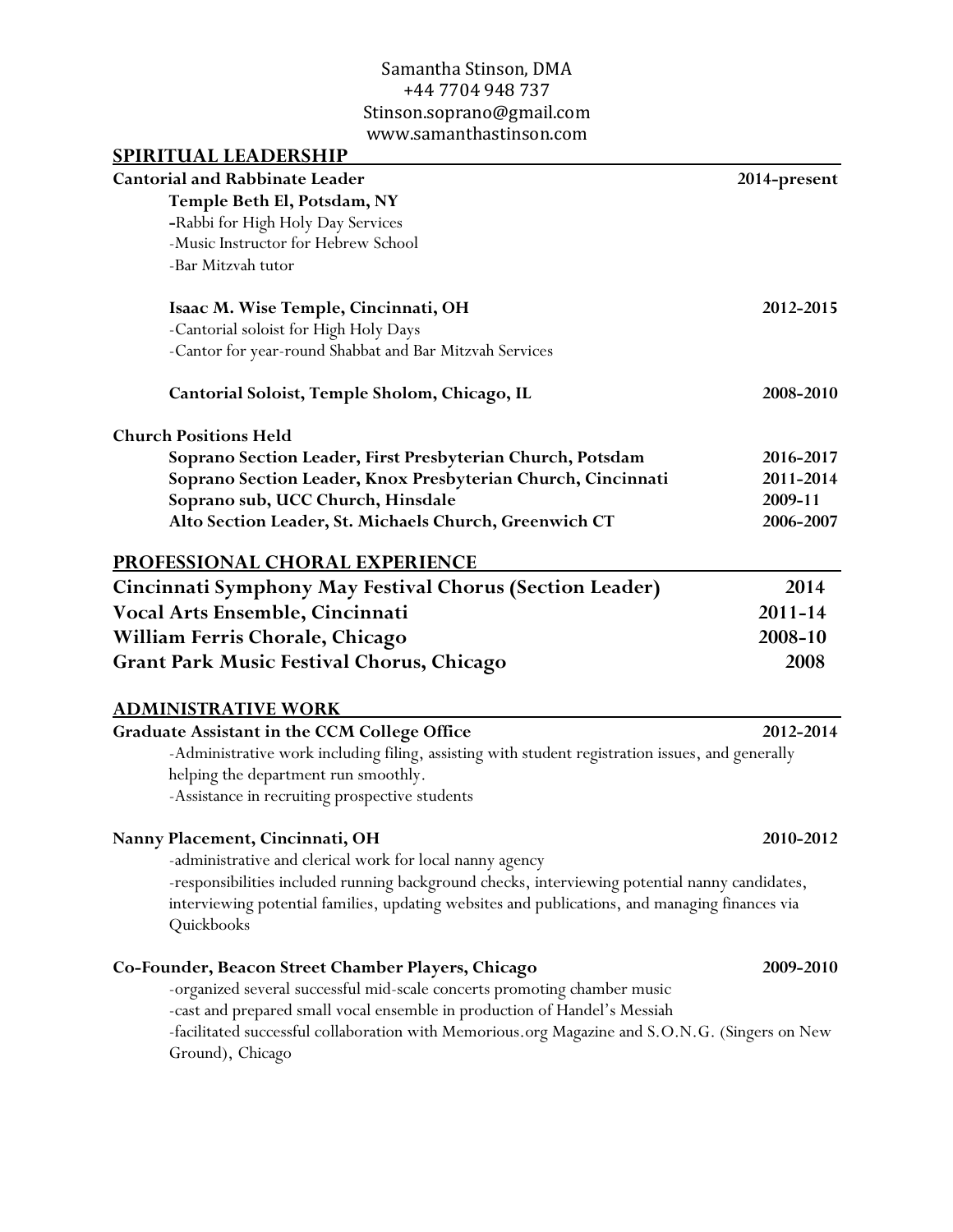#### **RELEVANT SKILLS/ACTIVITIES**

**Proficient in German Working knowledge of Italian, Spanish, French, Yiddish, Hebrew Provider of Music Instruction in Spanish Violinist – 12 years of study Piano – 10 years of study Ballet/Modern/Jazz dance – 10 years of study Member of NATS (National Association of Teachers of Singing) Member of ASJM (American Society of Jewish Music) Proficient in Quickbooks, Excel, Word, Fastrax**